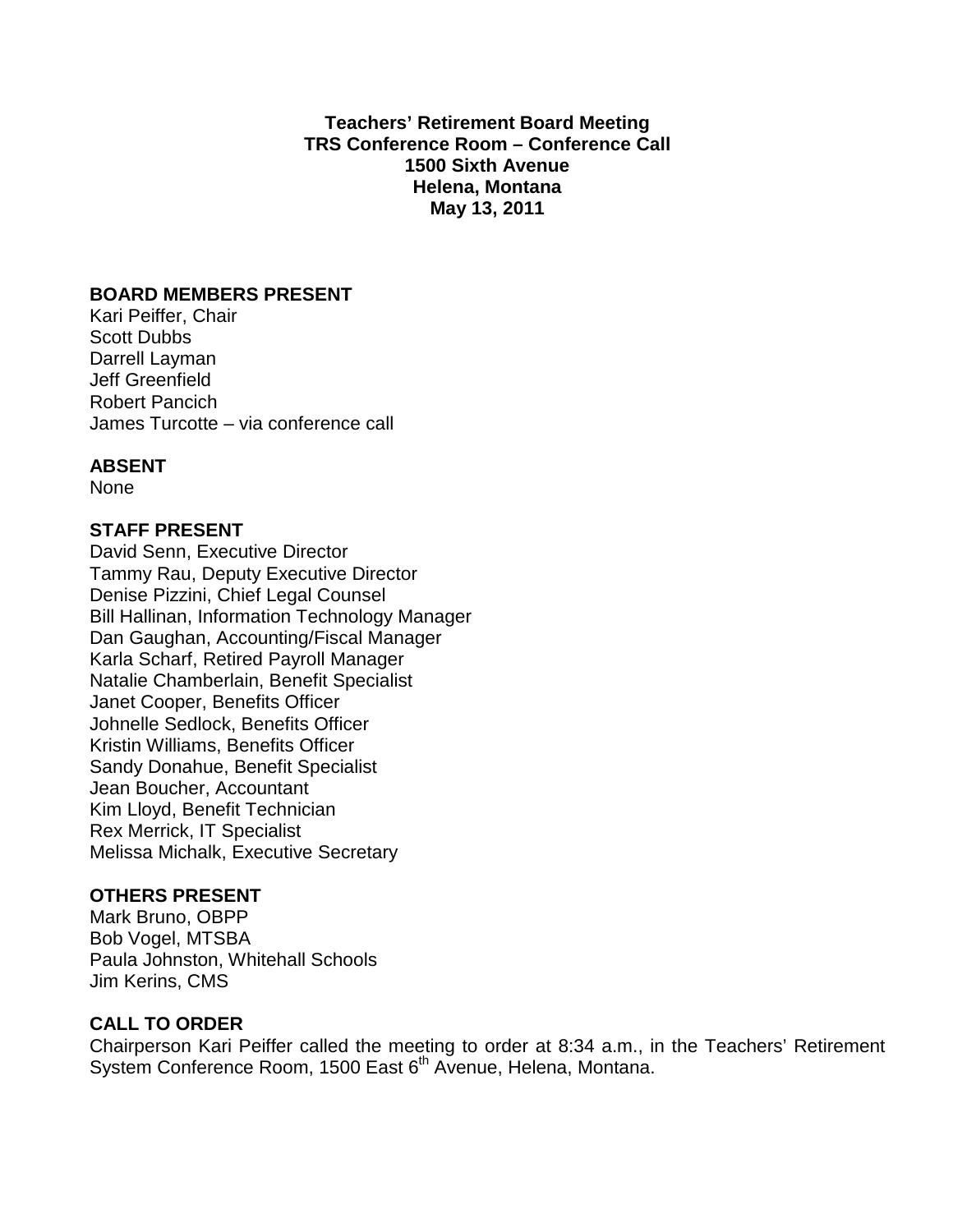## Adopt Agenda

Chairperson Peiffer asked for additions or changes to the Agenda for May 13, 2011. Finding none, Chairperson Peiffer requested a motion to adopt the Agenda.

**MOTION/VOTE:** Member Jeff Greenfield moved that the TRS Board adopt the Agenda for May 13, 2011. Seconded by Member Darrell Layman, the motion passed unanimously.

## Approval of February 11, 2011, Minutes

Chairperson Peiffer called for changes to the February 11, 2011, Board Meeting Minutes. Member Scott Dubbs stated that for future minutes, the status of the bills as of the date of the board meeting does not need to be included. Chairperson Peiffer requested a motion to adopt the February 11, 2011, Board Minutes.

**MOTION/VOTE:** Member Darrell Layman moved that the TRS Board adopt the February 11, 2011, Board Meeting Minutes. Seconded by Member Jeff Greenfield, the motion passed unanimously.

## Public Comment on Board Related Items

Chairperson Peiffer called for public comment on Board related items. No public comments were made.

# **EXECUTIVE DIRECTOR'S REPORT**

## AFC Used to Calculate Retirees' 1/3 Postretirement Earnings Limit

Mr. David Senn reported that members with a pattern of returning to work and retiring again would have more than one Average Final Compensation (AFC) on file, which raises the question of which AFC would be used to calculate the maximum a retiree could earn in postretirement employment pursuant to 19-20-731. Because the largest AFC on file would be most advantageous to the member if used to calculate the maximum they could earn, Mr. Senn recommended that if there are multiple AFCs on file, that the largest amount be used to calculate the earnings limit. Member Greenfield completely agreed that it was the right thing to do. Member Dubbs pointed out that he would like to discuss this issue more because his concern is that an individual would try to somehow take advantage of the system and he would not want to open that door. Member Turcotte mentioned that TRS has changed the statutes so that in 2013, additional contributions will be collected for retirees returning to work, and that using the larger amount would potentially increase the contributions collected by TRS. Mr. Senn added that, if a member retires with multiple AFCs on file, there will have been two benefit calculations made to arrive at the final benefit amount, and that the amount they are eligible to earn in a postretirement position will not impact the benefit payable but could potentially increase the contributions collected on compensation paid to working retirees.

**MOTION/VOTE:** Member Jeff Greenfield moved that the TRS Board approve the use of the highest AFC in the calculation of the maximum amount a retired member may earn in postretirement employment. Seconded by Member Robert Pancich, the motion passed unanimously.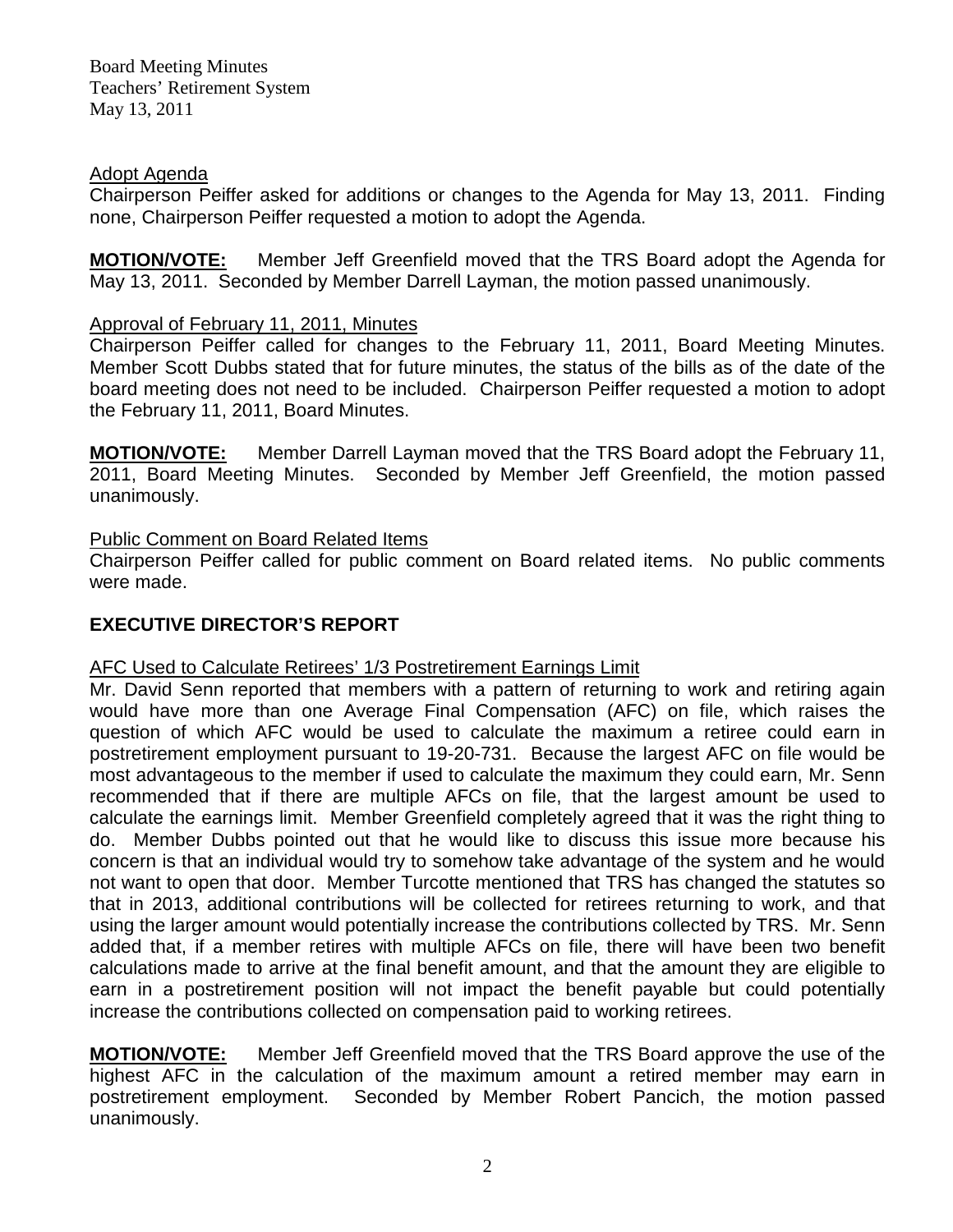## MPERA/TRS Memorandum of Understanding

Mr. Senn reported that questions based on the privacy policies adopted by the PERS Board caused both the TRS and PERS Boards to propose similar language in their respective housekeeping bills to allow the exchange of confidential information between these two organizations in order to ensure proper pension plan participation. The legislation requires that the two Boards enter into a memorandum of understanding (MOU) to effectuate the required information sharing; a copy of the proposed MOU was presented for the Board's review. Staff recommends the Board approve the draft MOU, with authorization for staff to work with MPERA to make minor changes that may be required.

**MOTION/VOTE:** Member Scott Dubbs moved that the TRS Board approve the MPERA/TRS MOU, and to authorize staff to make minor changes if required. Seconded by Member Darrell Layman, the motion passed unanimously.

### 2011 Post-Session Update

Mr. Senn reported on the status of the bills that TRS was tracking during the 2011 Legislative Session.

Mr. Senn reported that House Bills 86 and 116 passed and will now be implemented. House Bill 86 and House Bill 116 included clarification of the limitations pertaining to postretirement employment, and the reporting requirements applicable to working retirees and their employers. These amendments will assist TRS in the timely identification of retirees who have returned to work, allow greater oversight and compliance with the earnings limitations applicable to working retirees, and provide for timely adjustment or suspension of retirement benefits of retirees who exceed the limitations. In particular, HB 86 includes a new requirement that retirees notify TRS within 30 days of returning to work in a position reportable to TRS, including independent contractor positions. HB 116 contains a new provision stating employers are jointly and severally liable for repayment to the system for any retirement benefits to which the retiree was not entitled, plus interest, for failing to properly report the employment of and compensation paid to a TRS retired member.

Senate Bill 120, effective July 1, 2011, requires contact information for each board member be included in all publications, and on our website. Staff recommended using a state email address so that any correspondence can be promptly imaged in the system. Member Dubbs agreed that a state email address would be appropriate, and that a disclosure statement is necessary to clarify that benefit inquiries need to be directed to the TRS office, and to provide other necessary information regarding the management of communications with Board members. Member Greenfield concurred that a state email address would be the best option. Chairperson Peiffer stated that she would prefer a state email address. Member Turcotte also prefers a state email address, on the state system, because then TRS business emails would be separate from his personal/professional business. Members Pancich and Layman both prefer a state email address.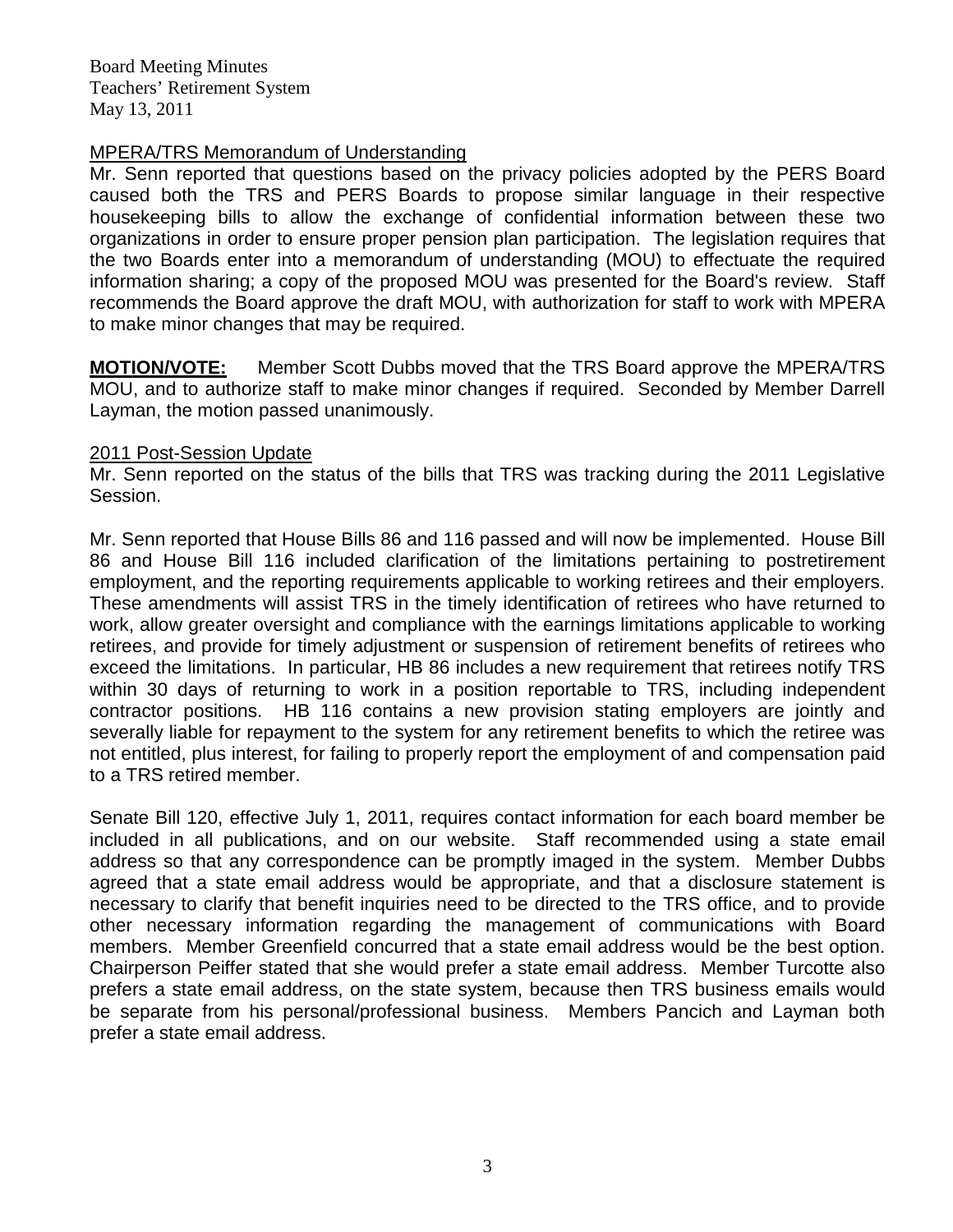#### Outlook for the 2013 Session

Mr. Senn noted that the legislature would need to again address the underfunded status of TRS in the 2013 legislative session, and recommended the Board be prepared to speak to every possible funding option, including options that might be challenged as violating member's contract rights. The Board reviewed the Congressional Research Service report, dated March 31, 2011, on this topic.

Member Dubbs said that he would like to look at the process that was used in Colorado to address issues there, and that it could be a process that TRS may want to study. Member Dubbs mentioned that the actuaries should have a software program that could input various scenarios to help the retirement system decide what they need to do to actuarially fund the system. Member Layman stated that taking options to the members across the state would help inform the membership, the public, and legislators of the problem and the potential solutions. Mr. Senn recommended that the Board meet on September 29, 2011, to discuss plan design with the actuaries, and then discuss a plan of action at their regular meeting on September 30. The Board concurred.

Mr. Bob Vogel, of the Montana School Boards Association (MTSBA), stated that it was nice to have TRS' analysis and help in addressing bills during the legislative session. Mr. Vogel claimed he hoped to convince people that instead of overcorrecting, that just making modifications and minor adjustments would be less detrimental to the retirement systems. Mr. Vogel encouraged the Board to look into VisionNet, Skype, or other types of electronic communications for reaching people and not just try to get to every community in Montana. Mr. Vogel volunteered the MTSBA system, if TRS wanted to make use of it. Mr. Vogel pointed out that VisionNet could tie into a network to get the word out more broadly to TRS members, and that people need to hear good data.

## Board Member Workshop – August 10, 2011 (later changed to August 16, 2011)

Mr. Senn mentioned possible topics for discussion that included Succession Planning and Selection and Recruitment, Networking and Outreach, Information Technology with respect to building a new platform or buying an existing one for the TRS pension administration system, Refresher Training on Policies and Updating the Board Policy Handbook, Strategic Planning, and Options for Funding TRS. Member Dubbs suggested scheduling a conference call with the Colorado Retirement System, to ask questions about the processes they went through and legal issues they had to deal with. The Board members agreed to meet on August 9, 2011, for the Board workshop (later changed to August 16, 2011).

#### Executive Summary

Mr. Senn reported that Janet Cooper was retiring effective May 31, 2011, and that Kristin Williams will be stepping into the Benefit Officer position. Mr. Senn mentioned interviews would take place next week to fill the Administrative Assistant position.

#### Alternative Work Schedule

Mr. Senn provided the Board with the TRS office staff's summer work schedule.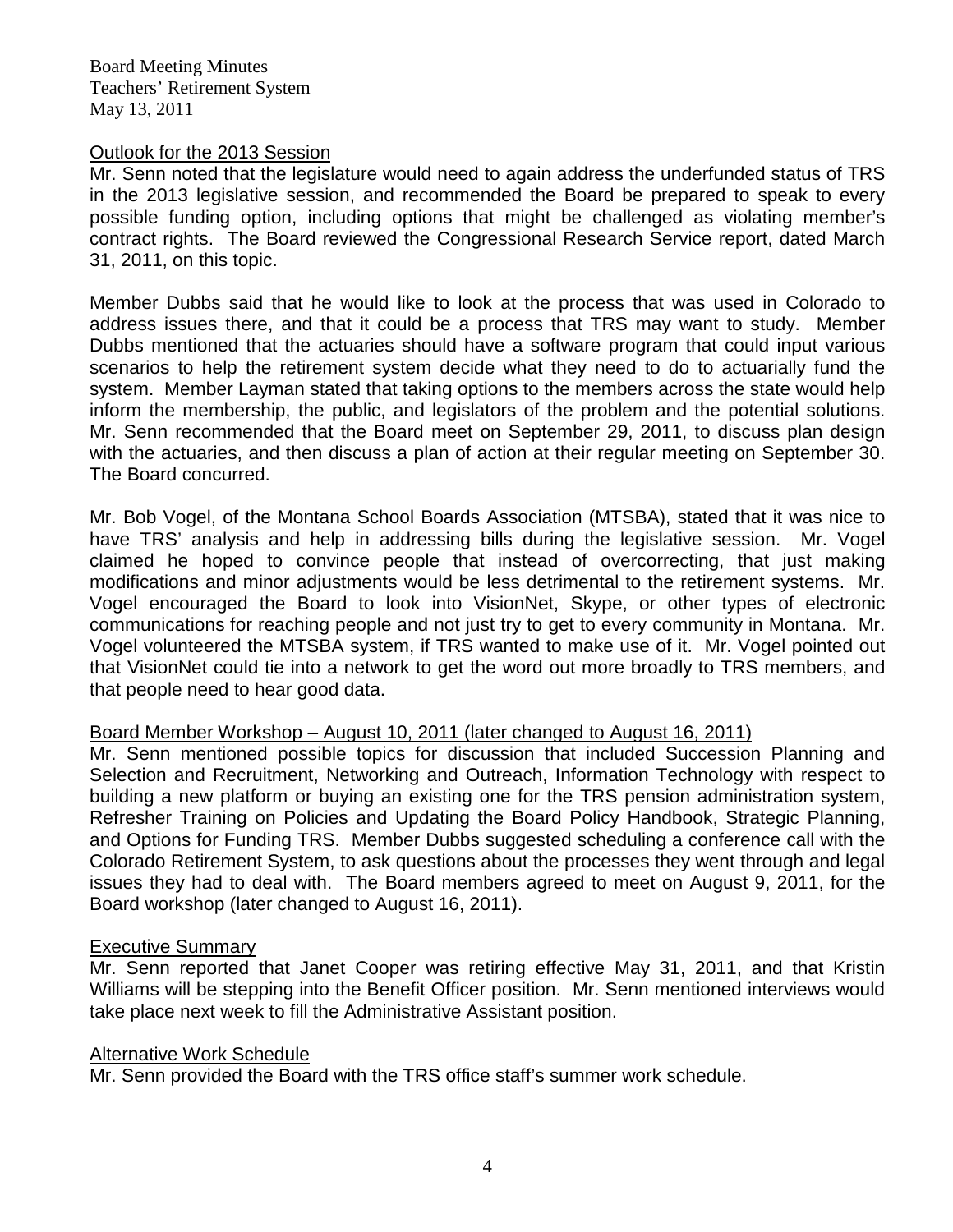### TRS Newsletter

Mr. Senn reviewed the draft of the next TRS Newsletter with the Board, requesting they review it and send him any suggestions they may have.

# **OTHER BUSINESS**

## Contracted Services Agreement – Ice Miller

Ice Miller has been TRS' tax counsel for IRS compliance and other federal issues since 1997. TRS continues to work with two attorneys, Mary Beth Braitman and Terry Mumford. Ice Miller keeps the retirement system apprised of impending and actual modifications to tax law/regulation and modifications to regulatory processes that have an impact on the retirement system, and ensures competent, ready representation of the retirement system with the IRS. Staff recommends the Board approve renewal of our legal services agreement with Ice Miller, based on time and materials not to exceed \$25,000, for fiscal year 2011-12.

**MOTION/VOTE:** Member Robert Pancich moved that the TRS Board renew the contracted services agreement with Ice Miller. Seconded by Member Darrell Layman, the motion passed unanimously.

## Interest Rate Credited to Member Accounts

Each year the Board is required to set the rate of interest that is credited to active member accounts. Historically, the interest rate has been set close to the short-term investment rate earned by the Board of Investments. The Board of Investment's short-term interest year-to-date rate as of April 30, 2011, was 0.31% and has been steadily dropping for the last three years. Staff recommends the interest rate credited to member accounts for the period July 1, 2011 – June 30, 2012, remain at 0.25%.

**MOTION/VOTE:** Member Darrell Layman moved that the TRS Board maintain the 0.25% interest rate credited to members' accounts. Seconded by Member Robert Pancich, the motion passed unanimously.

## TRS 2011-2012 Budget

Mr. Dan Gaughan presented the proposed TRS budget for the fiscal year July 1, 2011, through June 30, 2012. Mr. Gaughan gave a brief summary of the different categories that make up the budget along with a brief explanation of each item and provided additional details on major changes. The 2012 proposed budget was 7.0% greater than the projected expenditures in the current year.

Mr. Bill Hallinan presented the IT section of the budget. Mr. Hallinan discussed the purchase of a Storage Area Network (SAN) backup, which would enable TRS staff to conduct business in spite of a main system crash. Without the SAN, staff would have to wait until an HP representative could travel to the office to fix the problem.

Mr. Gaughan mentioned that he could make amendments to the budget, and that sufficient savings in the current budget allow TRS to make the equipment purchase, scheduled for FY 2012, out of this year's budget.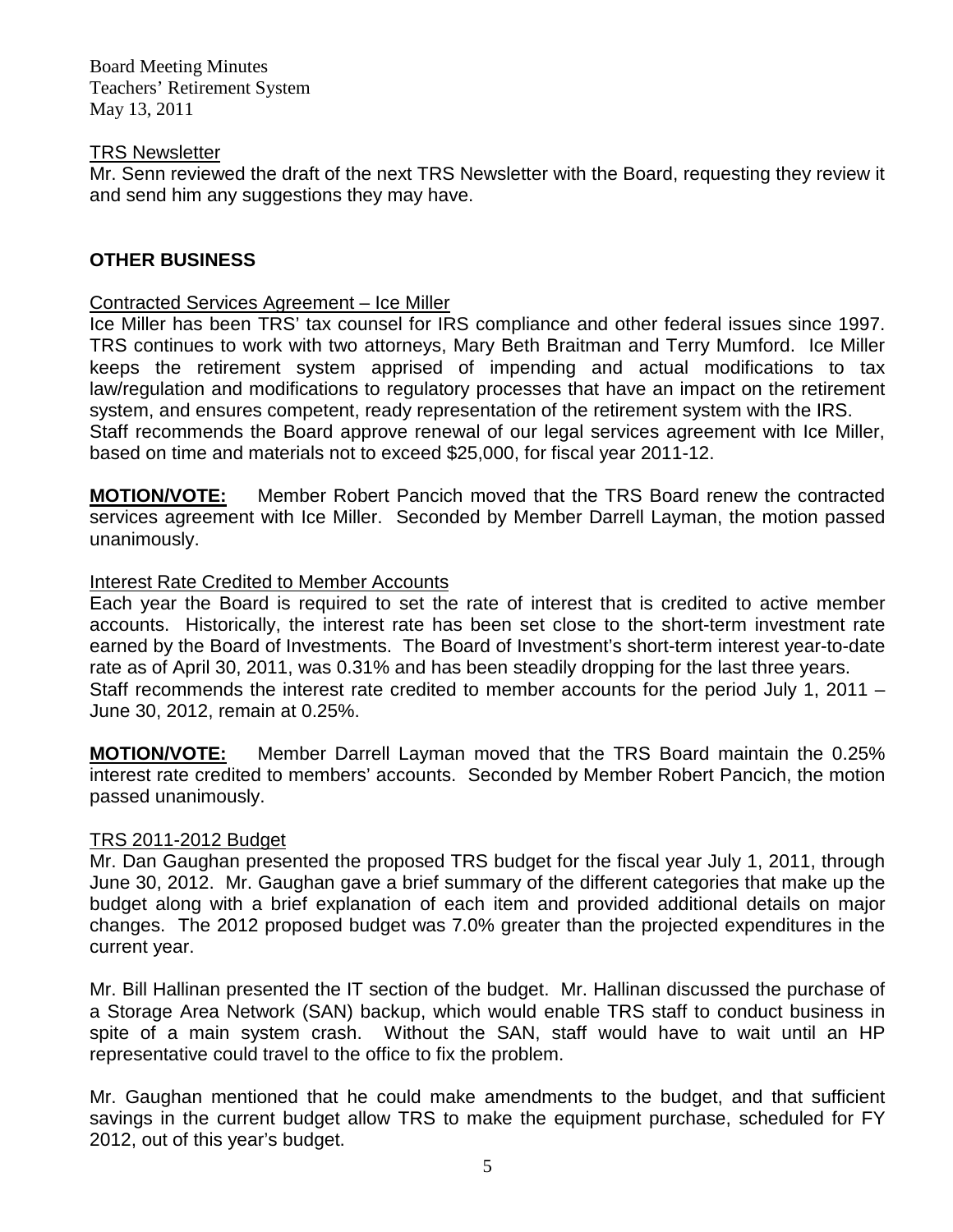**MOTION/VOTE:** Member Darrell Layman moved that the TRS Board accept the TRS 2011- 2012 budget. Seconded by Member Jeff Greenfield, the motion passed unanimously.

## **INDIVIDUAL PETITIONS**

### Paula Johnston – Request for an Exception to 10% Cap

Ms. Paula Johnston, Whitehall Superintendent and interim elementary principal, requested an exception to the 10% cap due to the fact that the school board asked her to complete the principal's duties for the remainder of the 2010-2011 school year, in addition to her position as superintendent. Ms. Johnston has been the superintendent at Whitehall Public Schools since 2008-2009. Mr. Senn presented a table with her wages for the past four years showing the calculation of the 10% cap. If the 10% cap were applied, Ms. Johnston would have excess earnings of \$3,824.22.

Member Greenfield asked about the difference in excess earnings in regards to how it would affect Ms. Johnston's monthly benefit. Mr. Senn explained that Ms. Johnston had the option of excluding the excess earnings altogether or including them under termination pay option 1 or option 2. By including the excess earnings under option 1, there would be an additional cost to her and the school district to pay the higher contribution rates, \$2,513 for the employee and \$2,536 for the employer, and a monthly benefit increase of \$39.00 per month. By including the excess earnings under option 2, the cost would be at the normal employee/employer contribution rates, with a minimal increase in her monthly benefit. By waiving the 10% cap, no additional contributions would be collected and Ms. Johnston would receive the higher benefit.

Ms. Johnston stated that this was a one-time fix for the district and that she would never do it again. Mr. Senn pointed out that under Administrative Rule 2.44.518, the assignment of additional duties would not exempt her from the 10% cap. Member Dubbs pointed out that this was not just additional duties, but that by the assignment of half of an existing job, she was covering two separate positions. Member Greenfield mentioned that additional funding would be needed to cover the higher benefit amount. Ms. Tammy Rau cited another case of a member in a teaching position acting as the principal/superintendent whose request was denied and thus was moved to a permanent principal/superintendent position. Chairperson Peiffer asked Ms. Johnston if she and her employer were willing to pay \$2,500 to cover the benefit increase. Ms. Johnston said they were; however, the school is under financial stress and to pay an additional \$2,500 would be a hardship on the district. The Board continued to discuss whether this was the assignment of additional duties or a new position. Ms. Pizzini cautioned that while the board has the authority to apply the exceptions stated in administrative rule, staff doesn't believe that Ms. Johnston fits one of those exceptions, and to make an exception beyond what is allowed in law would set a precedent the Board might have to extend to other members in similar circumstances. Member Pancich told Ms. Johnston that Montana has a reputation of people with great work ethics and that Ms. Johnston brought that out here.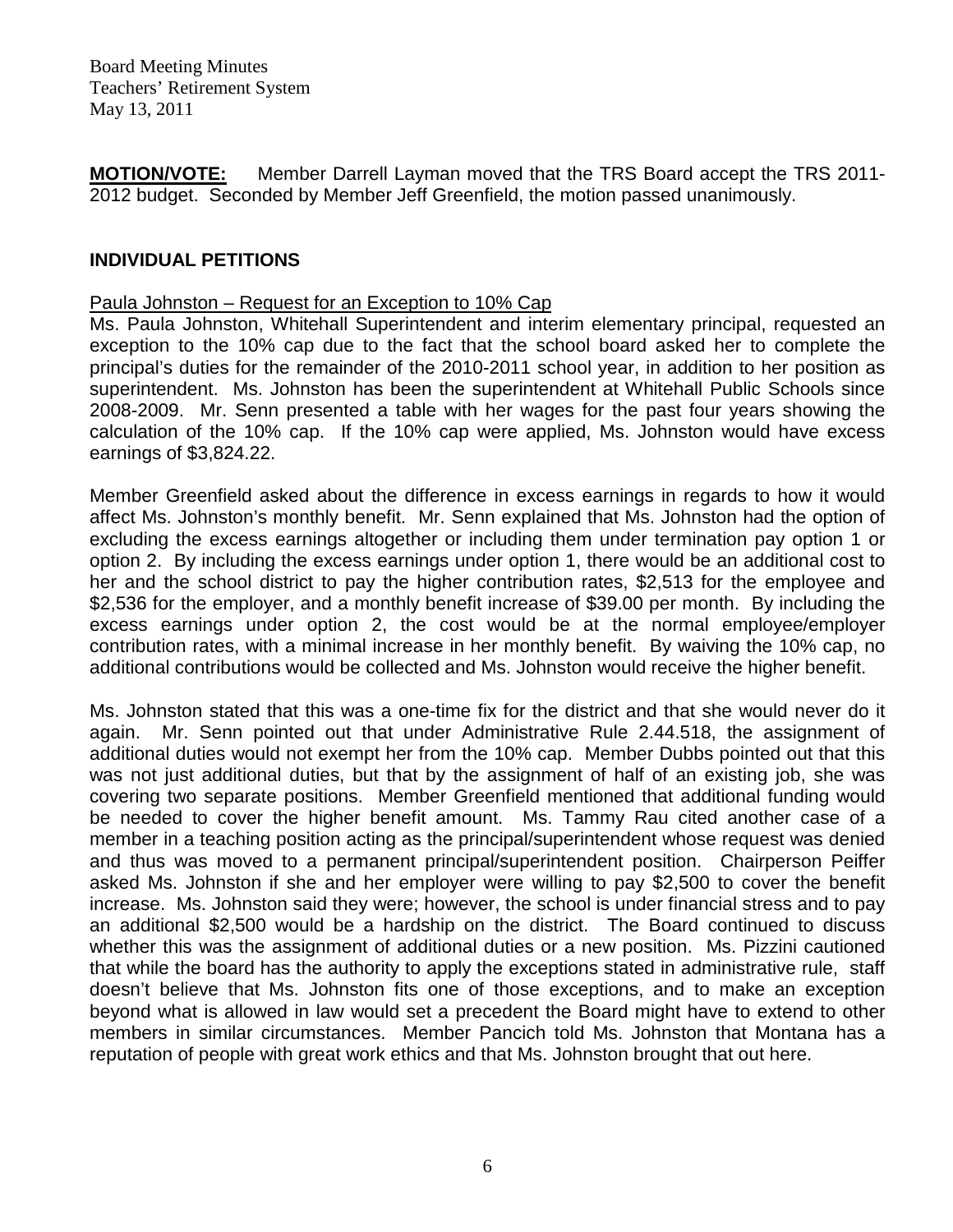**MOTION/VOTE:** Member Scott Dubbs moved that the TRS Board grant the exception to the 10% Cap for Paula Johnston, which was seconded by Member James Turcotte. However, following discussion of the motion, it did not pass, with a vote of 1-5 - Member Dubbs voting in favor of granting the 10% cap exception, and all other Board Members opposed to the motion.

# **OTHER BUSINESS CONTINUED**

### Out–of-State Travel Requests – 2011 NCTR Trustee Workshop July 31 – August 4, & Annual Conference October 10-13

Mr. Senn presented the out-of-state travel requests for the Executive Director and two board members to attend the NCTR Annual Conference to be held in Baltimore, Maryland, from October 8 - 13, 2011. He recommended, however, that four Board members attend the NCTR summer trustee workshop, which was to include training on topics that would be particularly pertinent and valuable to the Board Members right now, and that TRS not attend the 2011 NCTR annual conference. The summer workshop is scheduled for July 31 - August 4, 2011, in Boston, Massachusetts.

**MOTION/VOTE:** Member Darrell Layman moved that as many board members as are available attend the NCTR summer workshop this year. Seconded by Member Jeff Greenfield, the motion passed unanimously.

## Investment Report – James Turcotte

Member Turcotte reported that Gary Buchannan was appointed Chair of the Board of Investments. Mr. Senn reviewed the current investment report from the Board of Investments. Member Turcotte gave a brief summary of issues before the Board of Investments.

#### Financial Statements, 2010 Budget, Delinquent Agency Reports

Mr. Gaughan presented and reviewed the financial statements, 2010 Budget, and Delinquent Agency Reports with the Board. Mr. Gaughan reported that total revenue was less than last year due to lower investment earnings. Mr. Gaughan stated that the income earned on investments was lower due to less securities trading activity resulting in gains and that the cost of supplies and materials were higher than last fiscal year.

Mr. Gaughan stated that personnel services expense was over budget by \$4,665.00 due to Janet Cooper's position being temporarily double filled and the payout of her termination pay. Mr. Gaughan also noted that most of the operating expenses were in contracted services.

Mr. Gaughan informed the Board that two schools have not submitted contributions due, and one school has been habitually late with its reports this year. Mr. Gaughan also informed the Board that funds were available to purchase equipment with this year's budget and remove it from next year's budget. Chairperson Peiffer and Member Greenfield both agreed that that would be a good idea.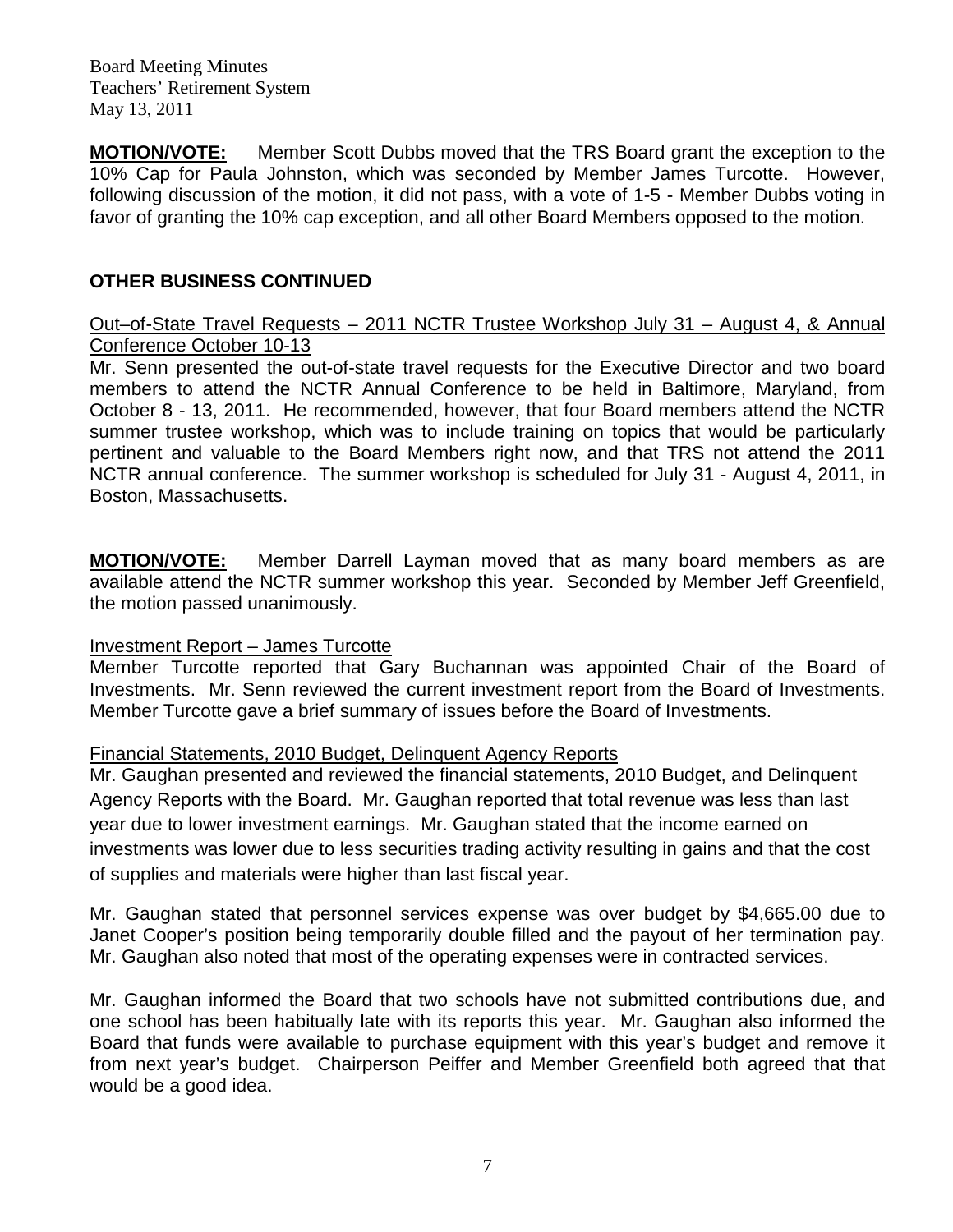**MOTION/VOTE:** Member Jeff Greenfield moved that the TRS Board purchase the identified equipment from this year's budget and remove that purchase from next year's budget. Seconded by Member Scott Dubbs, the motion passed unanimously.

#### Next Meeting Dates

Chairperson Peiffer directed the next regularly scheduled meetings of the TRS Board be scheduled for September 29 and 30, and November 18, 2011.

### Tour of TRS Website & Update on IT Status – Bill Hallinan

Mr. Bill Hallinan gave the Board members a tour of the TRS website. Member Layman pointed out that having the account information at the top would be very helpful. Mr. Hallinan acknowledged that there were other minor additions and changes that still needed to be made. Member Dubbs mentioned that having a section for hot topics with links to the relevant information would be a nice addition, with perhaps 3-5 items to keep the public informed of the current important topics.

#### Strategic Plan Update

Ms. Rau reviewed the Strategic Plan with the Board and went over the items that have been completed since the last Board meeting. Three items were covered in this review: giving the Board members a tour of the TRS Website, establishing a date and possible topics for a summer workshop, and the double filling of a position for two to three months.

## **LEGAL COUNSEL'S REPORT**

## Proposed Administrative Rule Revisions

Ms. Pizzini reviewed the proposed changes to the Administrative Rules, most necessary to reflect and clarify new statutory requirements from the 2011 legislative session. Ms. Pizzini explained the new provisions, expected to be subchapter 8 of the TRS ARMs, specifically related to postretirement employment. Ms. Pizzini said TRS would publish the new subchapter 8 as a separate rules notice to ensure that interested parties have particular notice of this group of proposed rules, and specific opportunity to provide comments and recommendations on postretirement administrative processes proposed to be used by TRS.

**MOTION/VOTE:** Member Robert Pancich moved that the TRS Board publish the proposed notice of rulemaking and hearing and bring an adoption notice to the Board in September. Seconded by Member Jeff Greenfield, the motion passed unanimously.

## Proposal for Revised Contested Case Process

Ms. Pizzini presented an outline for a proposed process for conducting future contested case hearings. As proposed, the Board would sit as the Hearings Examiner with outside legal counsel engaged to legally advise and assist the Board with legal determinations through the contested case process. Ms. Pizzini would continue to represent the retirement system (advocate for TRS staff determinations that give rise to a contested case). Ms. Pizzini explained that she sought advice from other state legal resources about the proposed process and discovered that other state boards use a substantially similar process rather than engaging an individual hearing examiner to hear a contested case.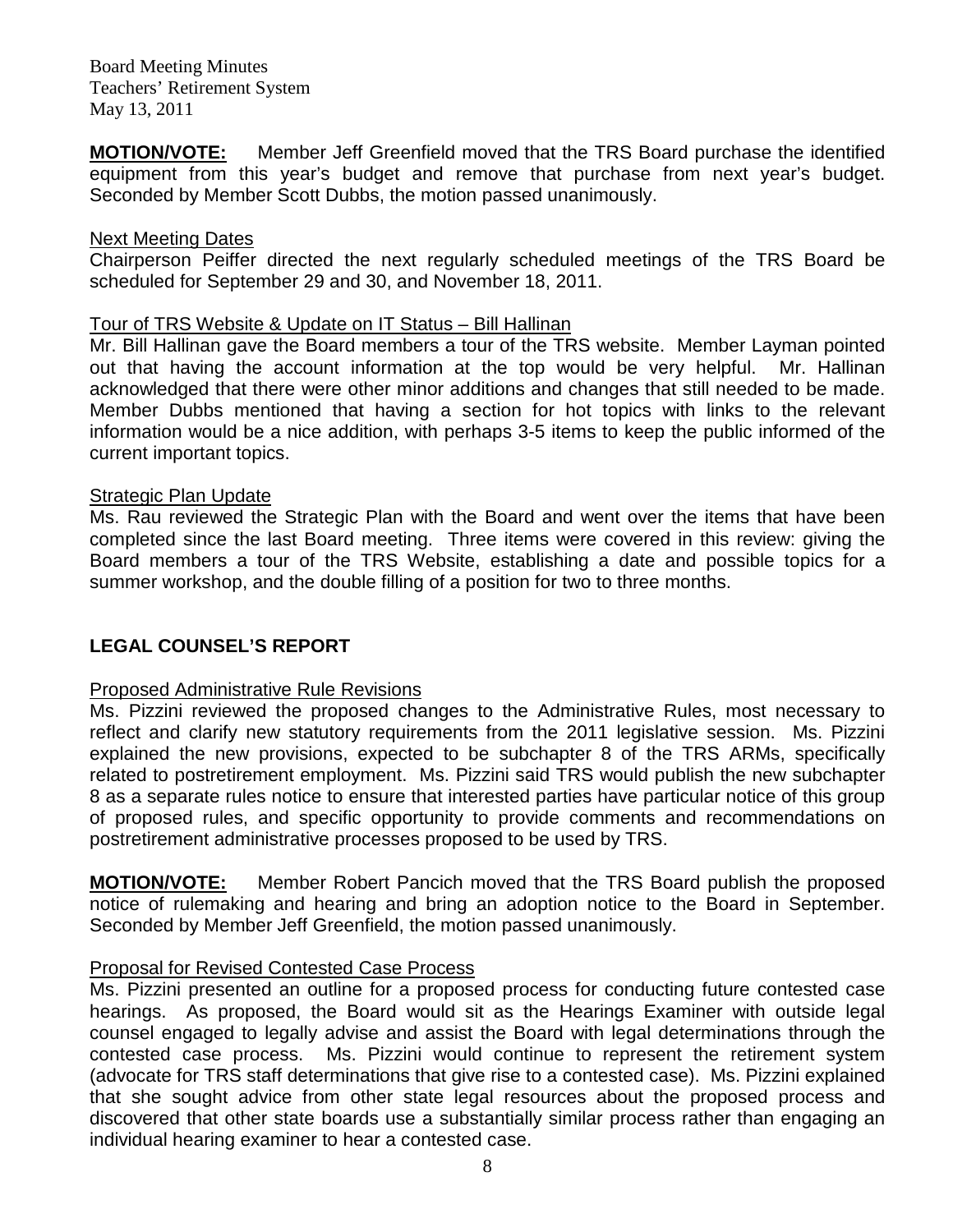**MOTION/VOTE:** Member Darrell Layman moved that the TRS Board adopt the revised contested case process. Seconded by Member Scott Dubbs, the motion passed unanimously.

## Case Updates

Ms. Pizzini updated the Board on the procedural status of the Mavencamp matter, which has been taken to district court on a petition for judicial review, and on the status of Ennis/Walsh investigation, which is nearing an end. TRS staff anticipates having a preliminary staff determination ready for communication to the school district and Mr. Walsh within the month.

Ms. Pizzini updated the Board on the status of her request for an Attorney General opinion related to the Montana Watchdog request for the member/employer names and benefit amounts of the 10 highest annual benefits paid by TRS as reported to the SAVA Committee. She understands the draft opinion has been written, and is currently being reviewed by the AG prior to circulation for comment, and that the draft opinion will hold that a retiree's expectation of privacy in the amount of his/her retirement benefit does not exceed the public right to know. She will review the draft opinion when received, and provide any necessary additional argument of our members' rights of privacy.

## **RETIREMENT REPORT**

## **Service Retirements and Survivor Benefits**

The Board reviewed the list of members who had recently retired.

# **CLOSED MEETING**

# **DISABILITY APPLICATIONS**

Executive Session to Discuss Disability Applications & Annual Reviews

Chairperson Peiffer directed the meeting to be closed at 2:41 p.m. to discuss and review disability applications since a member's right to privacy pertaining to their application for disability benefits clearly exceeds the merits of public disclosure.

# **OPEN MEETING**

Chairperson Peiffer reopened the meeting to the public at 2:49 p.m.

## Approval of Applications for Disability Retirement Benefits

**MOTION/VOTE:** Member Jeff Greenfield moved that the TRS Board approve discontinuing the annual disability review of Kelly F. Klein, Johnanna Yarlott, Marti O. Johnson, and Andrea M. Shannon. Seconded by Member Robert Pancich, the motion passed unanimously.

**MOTION/VOTE:** Member Darrell Layman moved that the TRS Board approve the disability request for Julie A Warnock. Seconded by Member Scott Dubbs, the motion passed unanimously.